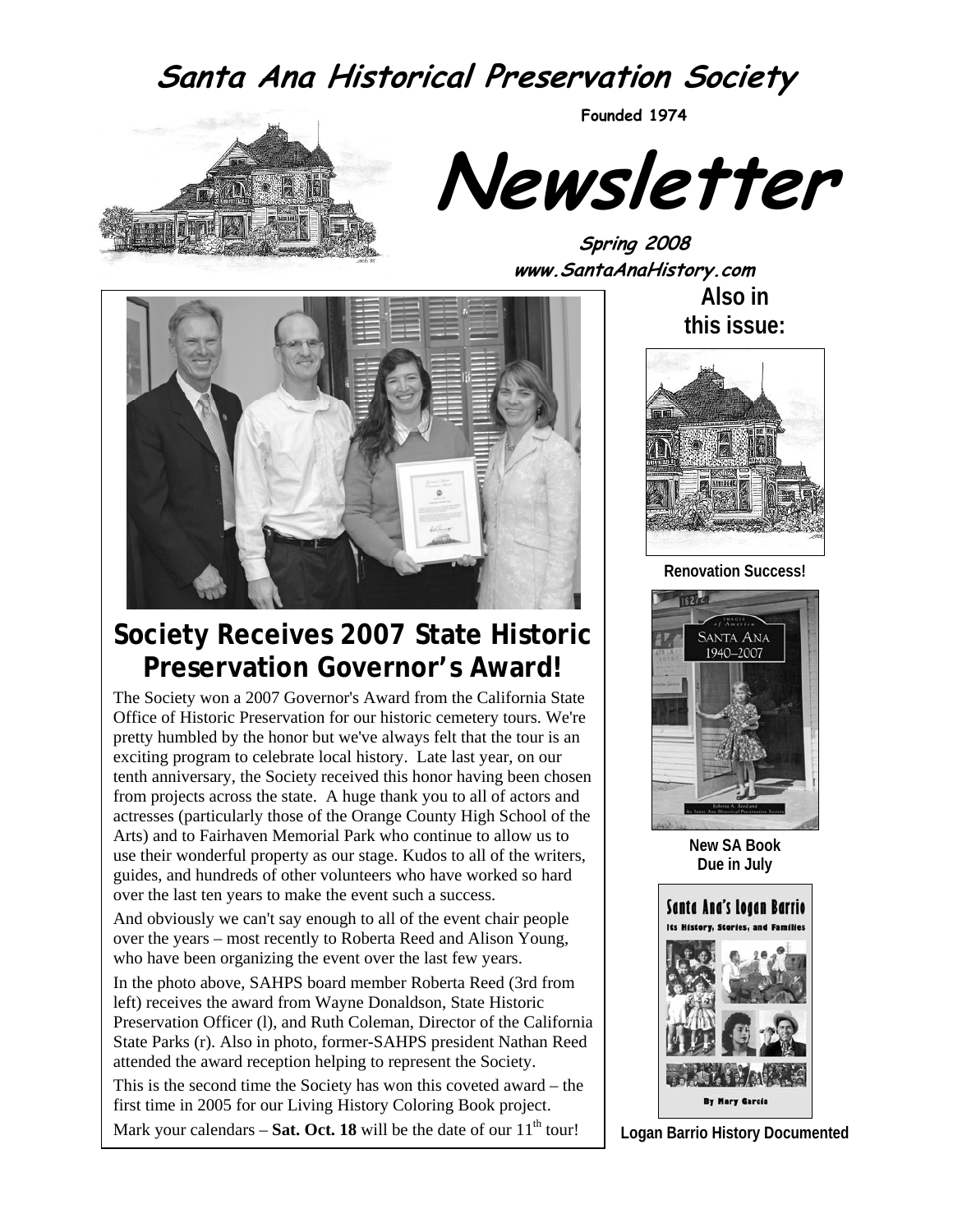# *From the President*

One of the pleasures of being President of the Santa Ana Historical Preservation Society is sharing good news with our members. And this month we have a new reason to celebrate!

Those of you who attended our 2007 Annual Dinner will recall the launching of our Legacy Preservation campaign to raise funds to stop and reverse exterior damage to the Dr. Howe-Waffle House. As all property owners know, maintenance is a continuing challenge, particularly on all-wood structures like the Howe-Waffle House, gazebo, and carriage barn.

With the announcement that the City will allocate additional Community Development Block Grant funds to complete much needed exterior repairs (see article), we are making substantial progress toward securing the preservation of the house for future generations.

While the phrase "community partnership" may be casually tossed about these days, what has been accomplished here is no hollow gesture. This partnership involves a diverse network of people and actions that will ultimately result in restoring the Dr. Howe-Waffle House to her former glory. The Society members who immediately responded to our campaign, the management at Behr Paint, and the City Council who approved our initial applications for CDBG funding, all played a part.

The Board was gearing up for a lengthy campaign to raise the rest of the funds needed to complete the project when the City informed us that they would assume a leading role in our efforts. I can't tell you how thrilled we are at this very real demonstration that the City recognizes the true value of the Howe-Waffle House as an icon of historic preservation.

Therefore, instead of an annual meeting, the Board has voted to hold a gala event at the House after all work is completed to celebrate the occasion and to properly thank the City of Santa Ana and all the other contributors to this partnership.

This is an exciting event in this history of the Dr. Howe-Waffle House, and we will announce plans for the celebration as work on the property nears completion. Please plan to join us to celebrate this momentous occasion!

*Alison Young* 



*A Legacy of Preservation since 1974. The Dr.Willella Howe-Waffle House, Medical Museum, and Carriage Barn. Built 1889. Saved from demolition 1974.* 

### **Santa Ana Historical Preservation Society 2008 Board of Directors**

Vice President Wayne Curl Treasurer Guy Ball

President Alison Young Secretary Roberta Reed

**Director**  Ray Poppa

**Associate Board Members:**  Ed Coté Historic Commission Liason Nathan Reed Salvage Operations Lynn Yerby Docent & Open House Coordinator

> Temporary Newsletter Editor: Guy Ball.

All material in this issue is copyrighted 2007 by the Santa Ana Historical Preservation Society, 120 Civic Center Drive West, Santa Ana, California 92701-7505. Our house phone and message line is (714) 547-9645.

The Santa Ana Historical Preservation Society's newsletter is produced by the Society for its members and other friends. We are proud to say that the Society is an all-volunteer-run 501c3 nonprofit organization with no paid staff members. All donations and memberships go directly to our education and preservation projects. Your financial support is extremely important to help fund these projects. Please consider sending an extra donation to help keep us strong.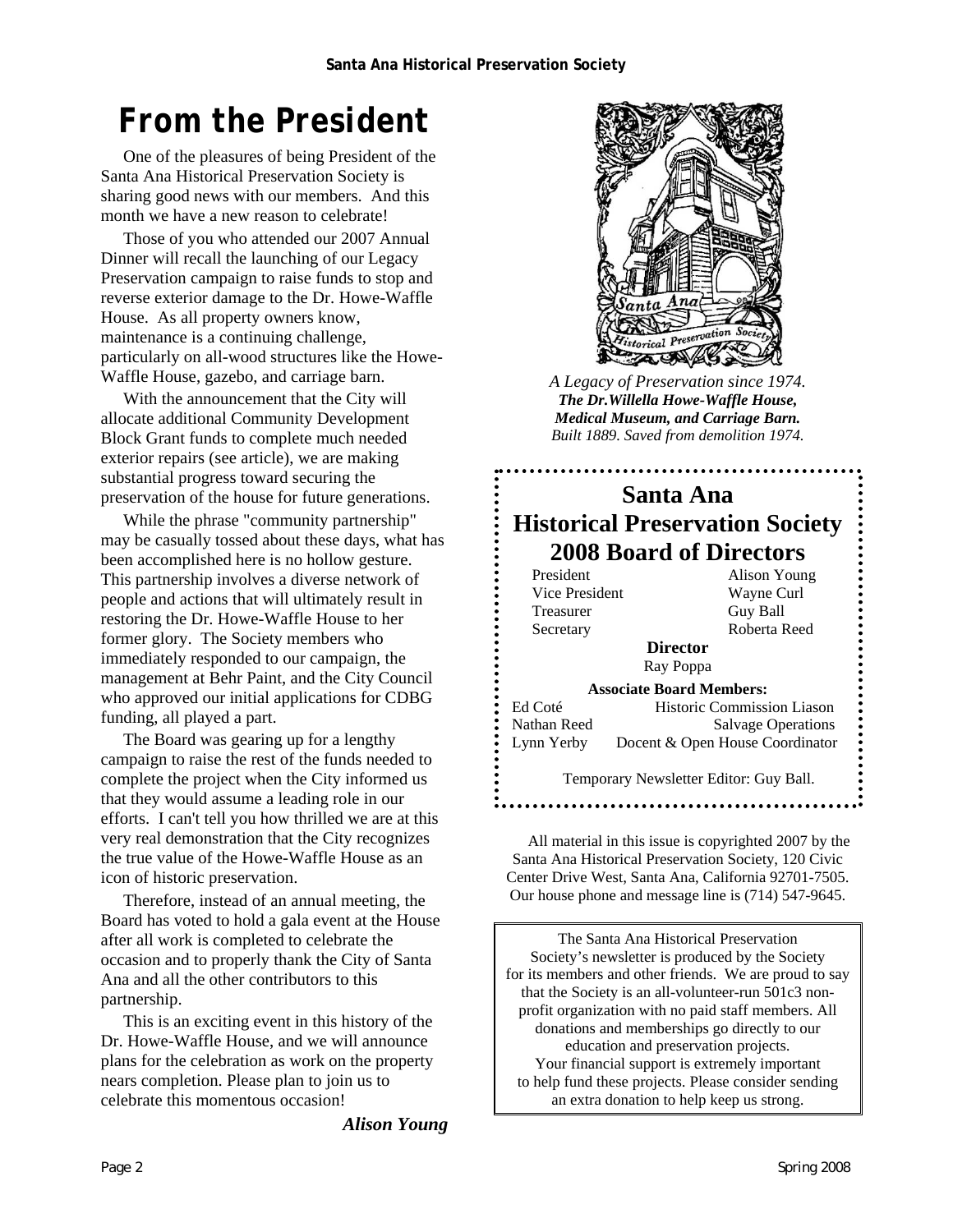# **New Board of Directors Elected**

After counting the ballots returned by December 31, 2007, we announce that SAHPS members have voted to accept the 2008 slate of candidates for Board Directors and Officers.

The newly elected Board includes:

- Alison Young, President
- Wayne Curl, Vice President
- Guy Ball, Treasurer
- Roberta Reed, Secretary
- Ray Poppa, Director

Society bylaws were amended in 2007 to establish a mail-in election, with the elected Board members taking office on January 1, 2008.

Congratulations to all our candidates, and many thanks to our members for their enthusiastic participation in the election.

# **Howe-Waffle House Off "Endangered Species List" Thanks to City Funding!**

We have wonderful news to share with our members about the much-needed renovations to the Dr. Howe-Waffle House!

The City of Santa Ana is partnering with the Santa Ana Historic Preservation Society to make extensive exterior repairs and improvements to the Howe-Waffle House. City staff and Society volunteers performed a lengthy evaluation and review. They came up with needs to be addressed include re-roofing the House, carriage barn and gazebo; painting the exteriors of all three structures; and repairing some dry rot and termite damage. In addition, we decided to make repairs to the steps leading up to the front entrance, and to fumigate for termites.

A contractor has been selected and "The City requested additional CDBG (Community Development Block Grant) funding needed to complete the project as proposed," says George Garcia, who will manage this project for the City.

According to Garcia, "The total scope of the project is estimated to be approximately \$67,000, which includes a contingency fund for unforeseen work items.

"We accepted a bid proposal from MVL Construction, a Santa Ana-based general contractor, and we expect work to start soon, probably in early April. The bid proposal states that the work will be completed in 90 days."

All paint is being generously donated by **Behr Paint**, which has manufactured premium paints on Alton Avenue in Santa Ana since 1957. Behr paints consistently perform the best in consumer magazine tests so we expect them to give us superior performance and durability.

Upon hearing the news, SAHPS President Alison Young commented, "We are thrilled about this partnership with the City of Santa Ana and Behr Paint. This restoration will help us to preserve our Victorian gem for the benefit of future generations. This is an example of historic preservation that our community can look to with pride. We look forward to celebrating the transformation at a gala event this spring."

# **Update on our Legacy Conservation Campaign**

With the help through the City and the community block grants, the bulk of the renovations will be complete. However, the funds will probably just be enough to cover the reroofing, painting, and termite repair work. There are a few other exterior projects including repair/replacement of some of the wrought iron fencing and landscape improvement, as well as some interior painting that need to be completed.

Once the main work is done, we'll use the donated funds to complete these additional tasks. We'll provide more information when available.

# **Renovation Celebration!**

Instead of the annual dinner meeting this year, we will be hosting a very special annual meeting at the Dr. Howe-Waffle House to celebrate and show off all the renovation work performed.

The date is to be determined – once the work begins and we know when it will be complete. We'll send out special invitations to members.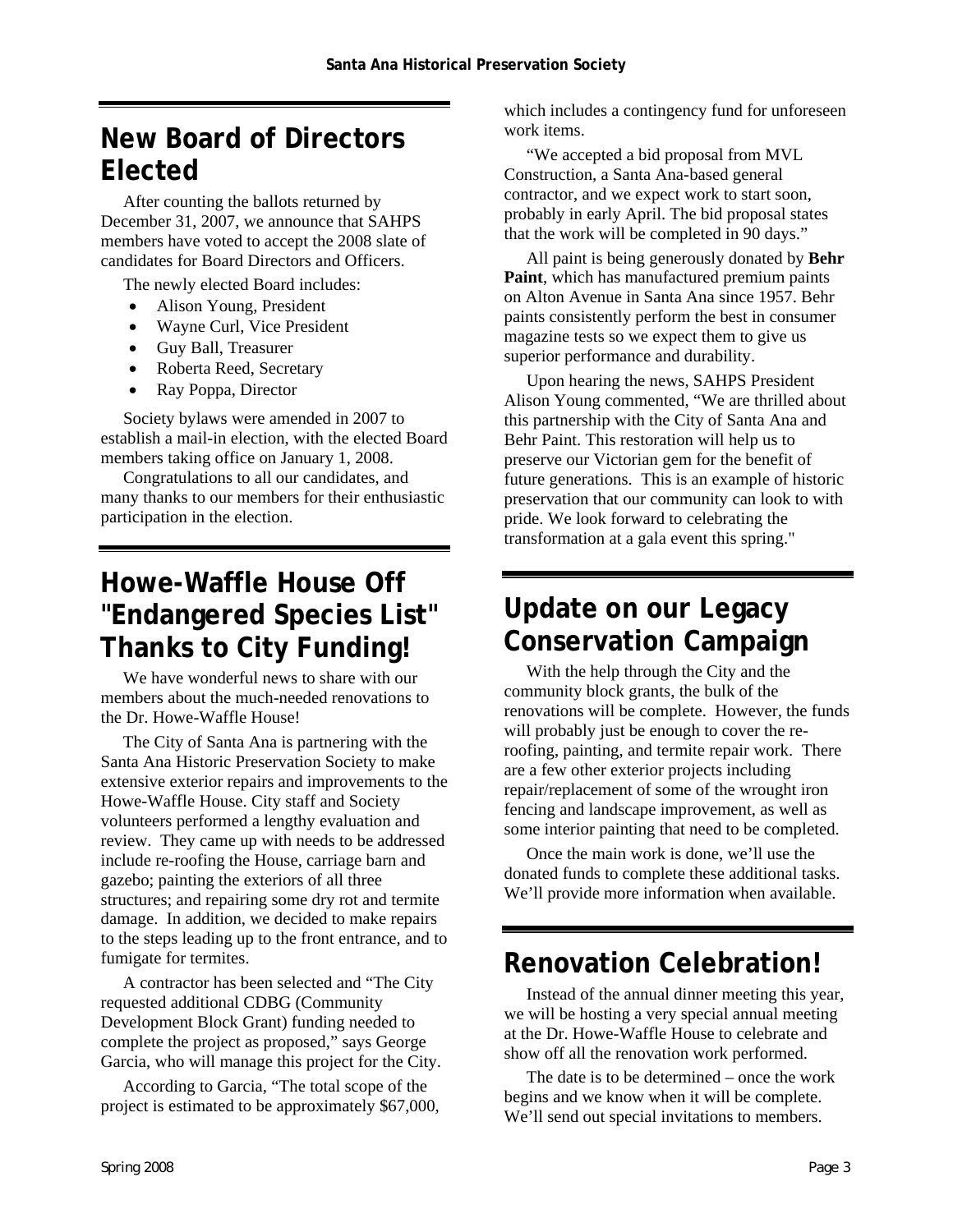# **Presenting Our Associate Board Members!**

If you recall receiving our revised Bylaws earlier this year, you will have seen the description of a new role for the Society: Associate Board Member.

Associates include people who provide a consistent valuable service supporting the Board of Directors but are unable to completely fulfill the regular duties of a member of the Board. Once these volunteers are officially designated as Associates, they can conduct specific business on behalf of the Society with the permission of the Board of Directors or Officers. This gives them the freedom to work on their own as our representatives, reporting back to the Board in person, by phone or through e-mail--whatever is most convenient for them. Associate appointments are confirmed by the Board on an annual basis.

Associate Board Members might use their skills to assist the Society every month, or once a year. This flexible schedule allows us to access talented members who may not have the time or inclination to take on the responsibilities of a Board Director, but still want to make a contribution to the success of the Society.

Allow us to introduce our first Associate Board Members. Ed Coté, a long-time Board Director who resigned recently, is also a member of the Orange County Historic Commission. He continues his support for SAHPS as our liaison with that organization. In addition, he will continue to play a role with any issues surrounding the Dr. Howe-Waffle House Carriage Barn structure, and the carriage and related contents that are part of his personal collection. We are pleased to have Ed, with his wealth of knowledge on historic subjects ranging from vintage firearms to horseshoes, continue his association with SAHPS.

Nathan Reed is well known to many of you as a Past President and tireless supporter of the Society. Since SAHPS entered into a salvage agreement with the City in 1999, he has acted as coordinator of our historic salvage efforts, which will be his primary role as an Associate Board Member. Nathan has also taken on major projects in the past (such as the remodel of the upstairs

Carriage Barn) and the Associate designation will give him formal status in representing SAHPS should he come up with other project ideas. Nathan, we are grateful for your continuing support.

Do you have a skill or talent that you can share to assist the Society? Please contact us--you may be our next Associate!

#### **Donations**

**Evalene Pulati** - doors from the French mansion

**Richard Gregg**, copies of all 3 volumes of the *History of Orange County* by Pleasants and *History of Orange County with Biographical Sketches* by Samuel Armor.

**Paul Giles** – a wooden souvenir bowl from the Elks Convention held here in 1895

**Bill Twist** - three 1930s yearbooks from Santa Ana College and various books on Santa Ana and Orange County history, including the history of Towner Manufacturing and the Twist family oral history

**Paula Faccou** - a 1920s yearbook and a 1930s yearbook from Santa Ana High

**Robert Christopher Thomas** – a copy of the Oct 1933 OC Masonic Bulletin noting the grand opening of the SA Masonic Temple.

**Nancy Chapman** - a bunch of Santa Ana and Orange County memorabilia.

**Brett Franklin** – racket and SAHS sports sweater.

**Dorrie Johnson** – old wooden clothes hanger from W. A. Huff, clothier, Santa Ana.

### **Thanks to Our Retiring Board Members**

Our board of directors is made up of volunteers who dedicate their time to help further the goals of the Society with our mission of historic preservation, community education, and the care of the Dr. Howe-Waffle House.

We want to thank several board members who ended their terms last year.

Tim Rush has been a dedicated preservationist and community activist, leading boards of Comm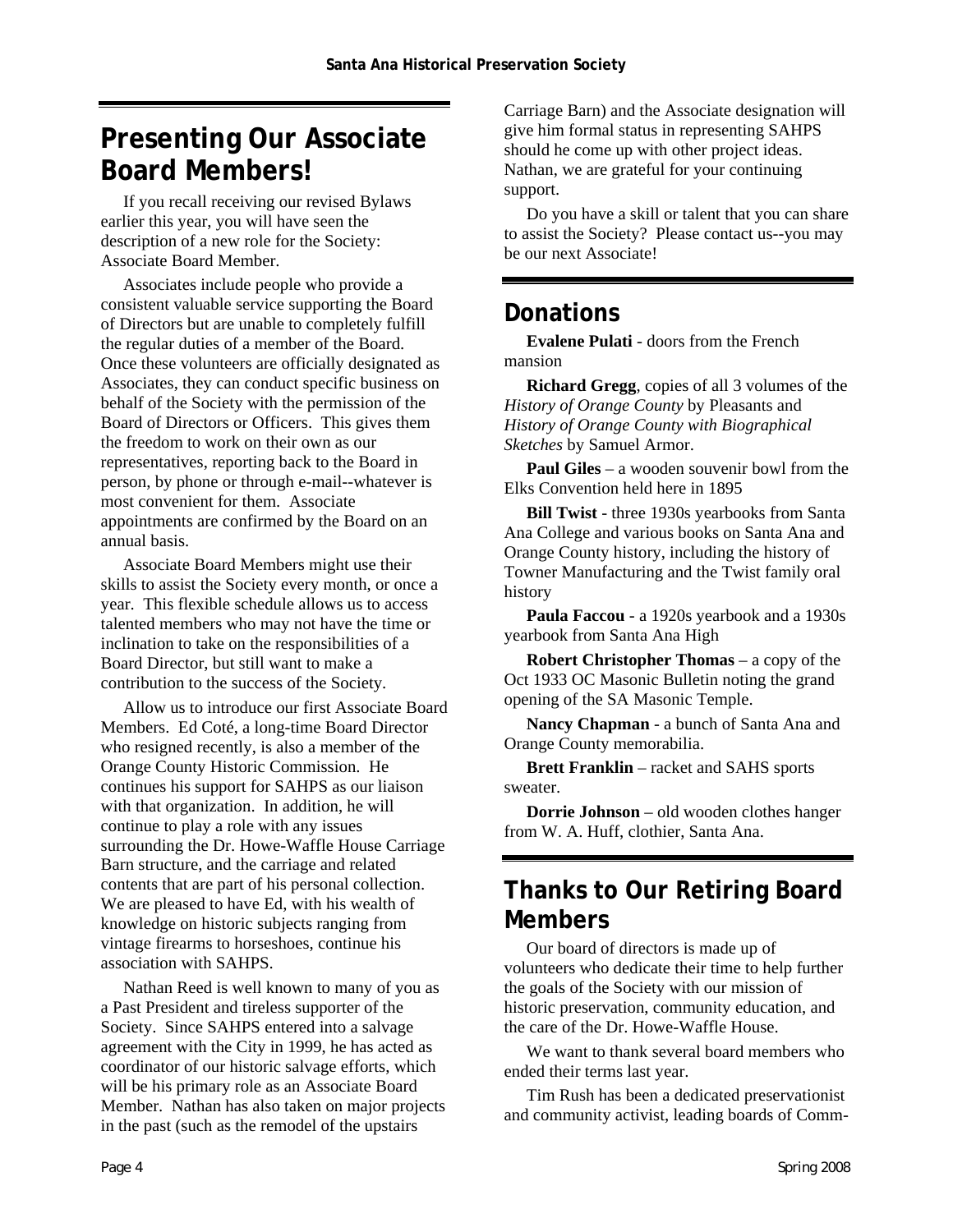Link, the Centennial Heritage Museum, Washington Square, and Wilshire Square. As a long-time board member and vice president of the Society, he helped us with community relations, House maintenance and restoration issues, and a host of other support efforts too numerous to start listing. He also launched the effort to restore the Spurgeon Clock Tower, which gave this historic structure a second chance at life when so many others had given up on it.

Ben Grabiel has also been a long-time preservationist and active in the community. Ben was a leader in the effort to fight the One Broadway Plaza project and to help save some of the buildings on Broadway that were endangered because of it.

Jim Marquez has been a long-time supporter of the society and had been a board member at several times in our history. We were fortunate in his returning to offer us his experience and assistance for our events and projects.

Jared Solano was our newest and youngest board member. He offered a fresh perspective to our relatively older board and even launched us onto YouTube featuring our historic cemetery videos.

## **Website Wins Award**

You probably remember that our website, **www.SantaAnaHistory.com,** won a 2007 City preservation award for the articles, photos, and news we provide on local history. But we also recently received a **Gold Web Award** from the American Association of Webmasters for the site.

We'd like to offer our **kudos** to webmaster Guy Ball for his continued effort to provide a dynamic and comprehensive historical reference of Santa Ana and early Orange County history.

If you haven't visited the site, lately, take a look at the Articles and Vintage Photos sections to see the latest additions.

### **Santa Ana Room**

The Society has created the beginning of a "Santa Ana Room" where we will display items and memorabilia from Santa Ana's past. We have a variety of cabinets and now we're looking to fill them with anything from our past - particularly if

it has the Santa Ana name/address on it (such as advertising items, old photos, products made in SA (with the city name on it), etc. If you would like to donate any items that we could use, please contact Guy Ball at sahps@sahps.org or leave a message at 714 547-9645.

If you have some Santa Ana item that could use a new home, please consider donating it. We'll add a note saying who donated it.

We'll let you know how the room looks as time goes on. In the meanwhile, we want to offer a big thank you to Ed Coté for his original donation of the cabinets and Nathan Reed for his painting and refurbishing work to get them ready for display.

## **Update on the Historic Twist-Basler House**



According to an email from a city staff member in March, the status of the Twist-Basler House move is "they (the contractor) have backfilled and are currently installing the concrete foundation. They are still looking to move the house within the next few weeks."

According to comments in the *Register*, Mr. Harrah (the contractor) promises to repair the house for normal use. One of the Society's most recent concerns was the poor tarp coverage of the four cut-up house segments and probable damage due to rain and wind. The Society was very concerned that taxpayer dollars would be used to repair any water damage, mold, vandalism, and rodent damage due to the house being exposed to the elements for over a year.

Until the Twist-Basler House is successfully moved and renovated, we will continue to be alert to additional setbacks in what should have been a "simple" process. We appreciate all of those who mailed letters and emailed the City from our previous appeals for help!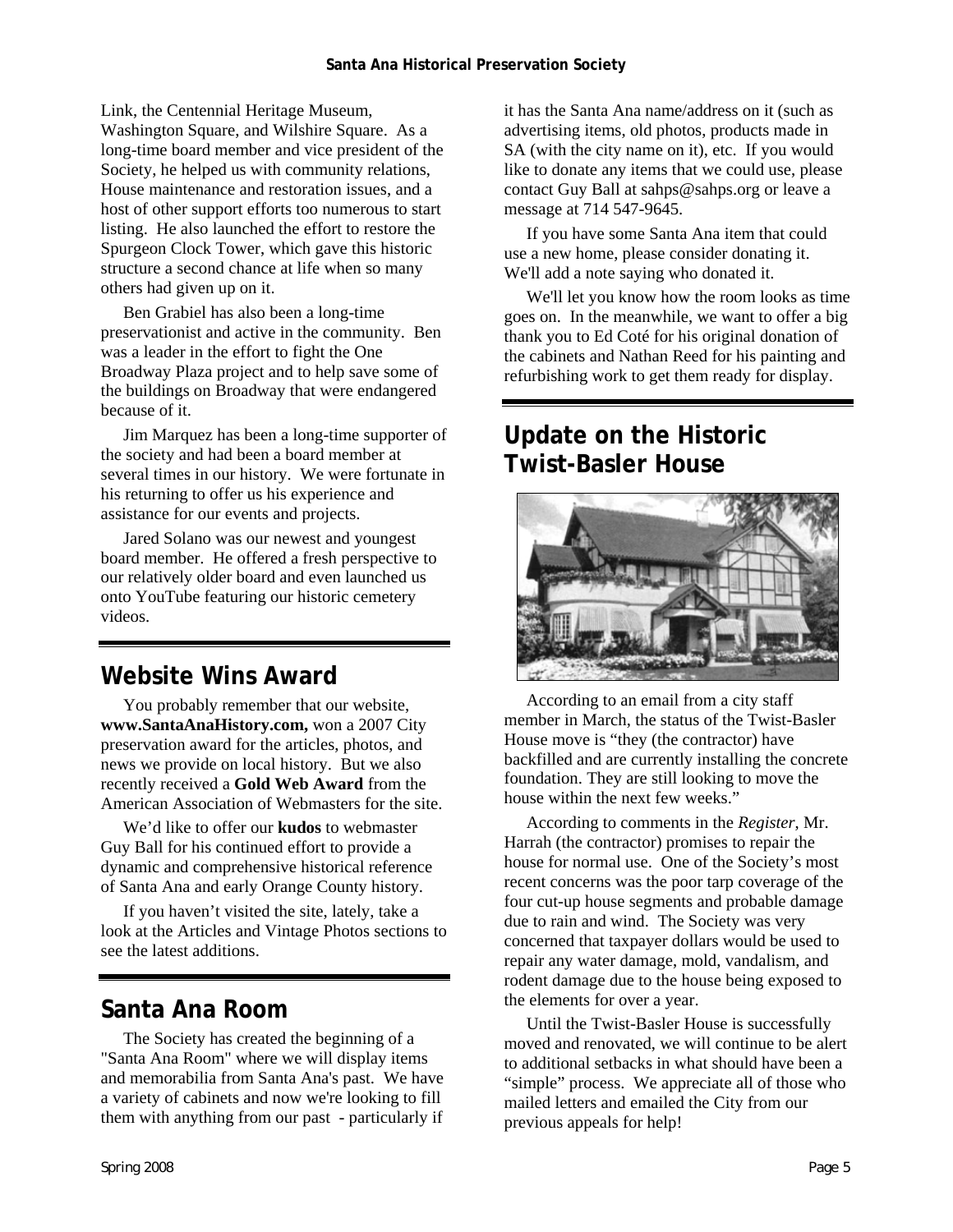#### **New SA Book Due in July**

With the first two Santa Ana history books such a success for Arcadia Publishing, they asked us to create another. Long-time native Roberta Reed volunteered to create a new volume of vintage photos from the 1940s to present day.

For the last 8 or so months, she has culled through hundreds of photos – scanning, processing, and writing about 200+ images. She accessed private family collections, photos from the County Archives and the Society's own digital collection. She was helped in her efforts by her husband Nathan, and local historians Rob Richardson, Phil Brigandi, and Chris Jepsen.

The 120+ page book is now at the printers and will be released in late July or early August. We'll provide advance information for members as soon as we have the final details.



## **Logan Barrio History Documented**

SAHPS member Mary Garcia completed her book on the history and families of Santa Ana's Logan Barrio and the Society published the book late last year – in time for the annual Logan Reunion. The book has been very well received and Mary has been invited to a variety of events to speak as author of the book.

The book includes over 80 vintage family and neighborhood photos as well as stories and

remembrances of many of the early families of the neighborhood.



The book's publication is very timely as it reminded us of the historical importance of the Logan Barrio particularly when the City of Santa Ana was working on a "Renaissance Plan" to improve the area.

You can buy a copy of the book for \$14 (tax included) and \$3 for mailing.

## **New Orange Crate Label Book**

In researching material for last's tour about OC agricultural history, SAHPS president Alison Young saw a need for a book about the unique and colorful fruit crate labels from Orange County. She created a 42-page, full-color book in our *Local History* series. The book includes over 50 label illustrations and history on the Orange County citrus industry and the crate label art that helped to sell it. Copies are available from the Society for \$12 plus \$3 for shipping. Tax is included. Order online at our website or by mail.

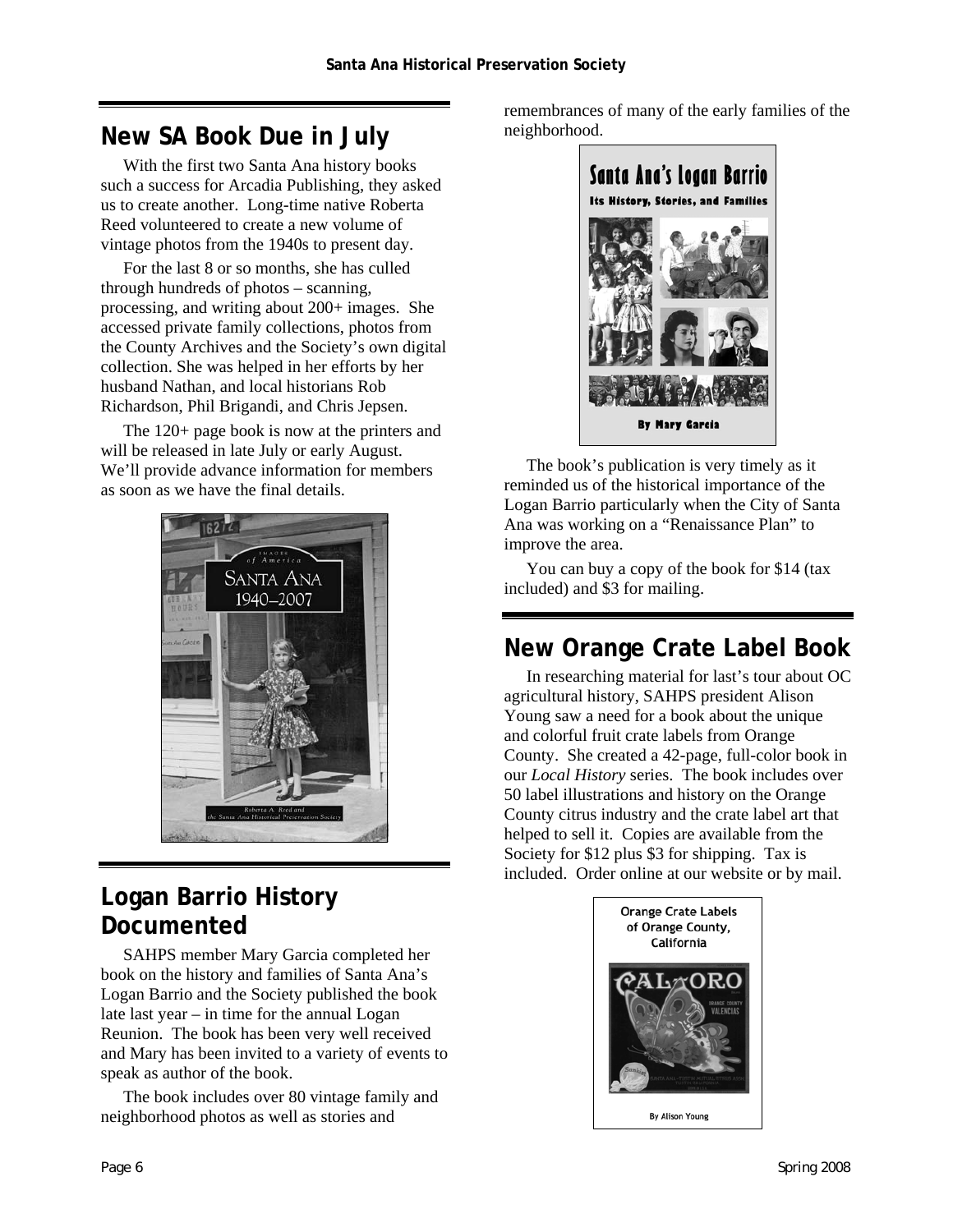# **Time to Renew!**

# **Help us continue our efforts to preserve, to educate, to celebrate Santa Ana and Orange County History**

**Membership Dues:** *Individual/Family - \$15-49; Business - \$20-100; Supporter - \$50-99; Patron - \$100-249; Benefactor - \$250-1,000; Golden Honoree -- \$2,000 and above (Renew or join at the \$100 level (or above) and receive a copy of*  **Early Santa Ana, Santa Ana in Vintage Postcards, Orange County Almanac, Orange County Blossoms, Logan Barrio, or Orange Crate Labels** *as a gift as our thanks for your extra support. Or, if you're willing to wait until August, we'll send you a copy of the new Santa Ana 1940-2007 by Roberta Reed.*  Send your check or complete the information below for a charge: (If \$100 or over, please circle the book above that you would like us to send you. Let us know if you would like any of the three Santa Ana books autographed and to whom.) Please charge: \_\_\_\_\_\_\_\_\_\_\_\_\_\_\_\_\_\_ for a \_\_\_\_\_\_\_\_\_\_\_\_\_\_\_\_\_\_\_\_\_\_\_membership. Card Number \_\_\_\_\_\_\_\_\_\_\_\_\_\_\_\_\_\_\_\_\_\_\_\_\_\_\_\_\_\_\_\_\_\_\_\_\_\_\_\_\_\_\_\_ Exp. Date \_\_\_\_\_\_\_\_\_\_\_\_\_\_\_\_\_\_\_\_\_\_ Owner's name on card Name Thone Street \_\_\_\_\_\_\_\_\_\_\_\_\_\_\_\_\_\_\_\_\_\_\_\_\_\_\_\_\_\_\_\_\_\_\_\_\_\_\_\_\_\_\_\_\_\_\_\_\_\_\_\_\_\_\_\_\_\_\_\_\_\_\_\_\_\_\_\_\_\_\_\_\_\_\_\_\_\_\_\_\_\_  $City, State, Zip$ Email  $\Box$ The Society is a 501c3 non-profit organization. Donations are tax deductible as permitted by law.

> **Send to: Santa Ana Historical Preservation Society 120 Civic Center Dr. W., Santa Ana, CA 92701-7505**

# **Happy 50<sup>th</sup> Birthday Santa Ana Coin Club**

The Santa Ana Coin Club has been around for 50 years – being started by Joe Steele in 1958. In recent years, the club has been meeting at the Howe-Waffle House.

Current club president Evalene Pulati would like to invite you to an open meeting/celebration of the club on Wednesday, April  $16^{th}$  from 7 to 9 pm at the Howe-Waffle House. All are cordially invited. Our free parking lot will be open from 6:50 pm.

The Club will also have a special coin display at the Old County Courthouse  $(3<sup>rd</sup>$  floor) during the month of April and also a second display in the children's section of the Main Public Library during the last two weeks of April.

## **Other Upcoming Events**

**Thursday, April 10** – Authors Night meeting of the Orange County Historical Society at 7:30 pm at the Trinity Episcopal Church, 2400 N. Canal St., Orange. Local Orange County authors will talk about their latest books. Public invited. Call Richard at 714 838-5149 for more information.